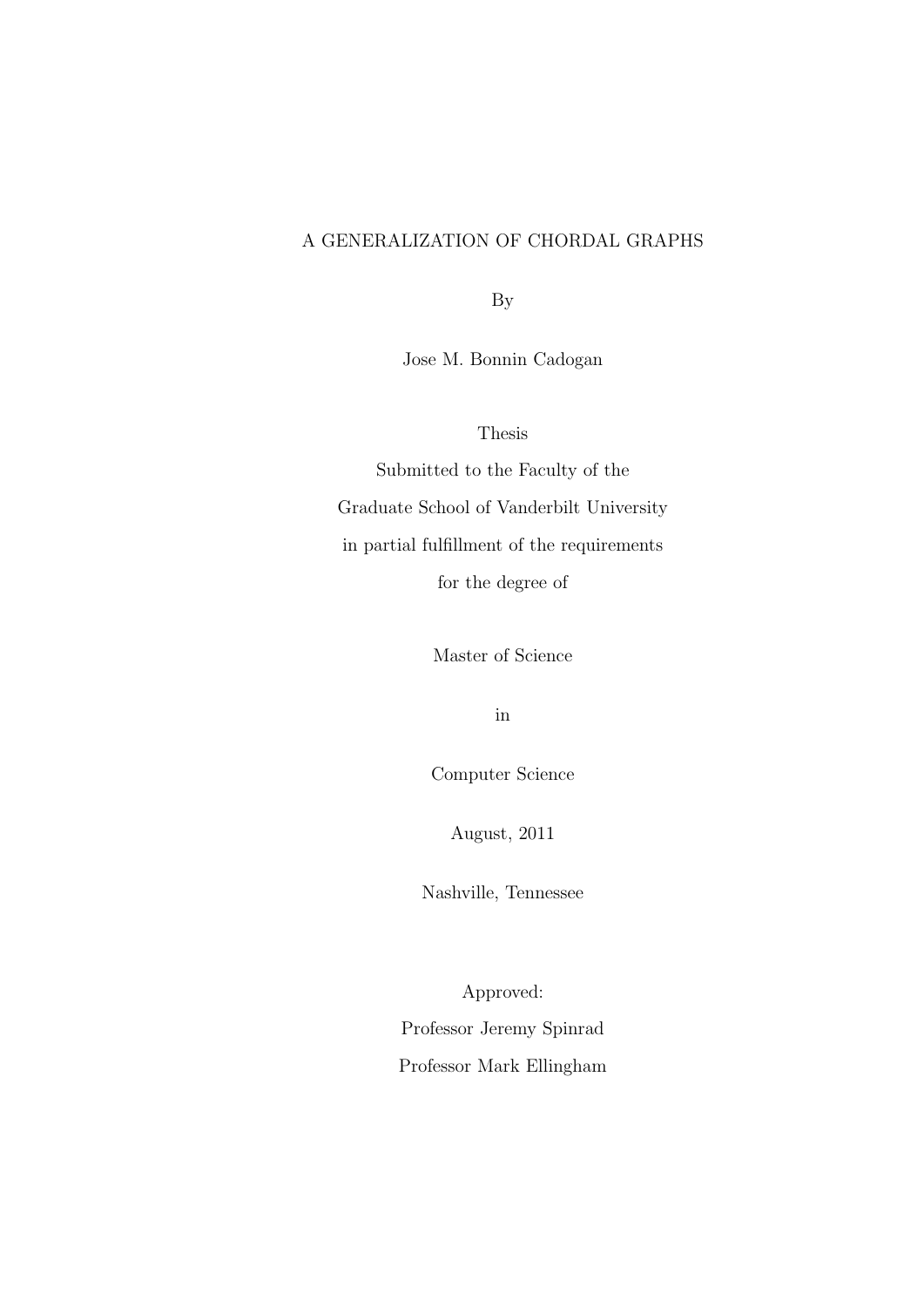# TABLE OF CONTENTS

| $\overline{2}$                                                                     |
|------------------------------------------------------------------------------------|
| $NP-Complete Problems \ldots \ldots \ldots \ldots \ldots \ldots$<br>$\overline{2}$ |
| 3                                                                                  |
| $\overline{4}$                                                                     |
| 6                                                                                  |
| Maximum Independent Set Problem<br>6                                               |
| $\overline{7}$                                                                     |
| 8                                                                                  |
| 9                                                                                  |
| Maximum Clique Problem is NP-complete<br>13                                        |
| Coloring Problem is NP-complete<br>14                                              |
|                                                                                    |
| Maximum Weighted Independent Set Problem is NP-complete 16                         |
| 19                                                                                 |
|                                                                                    |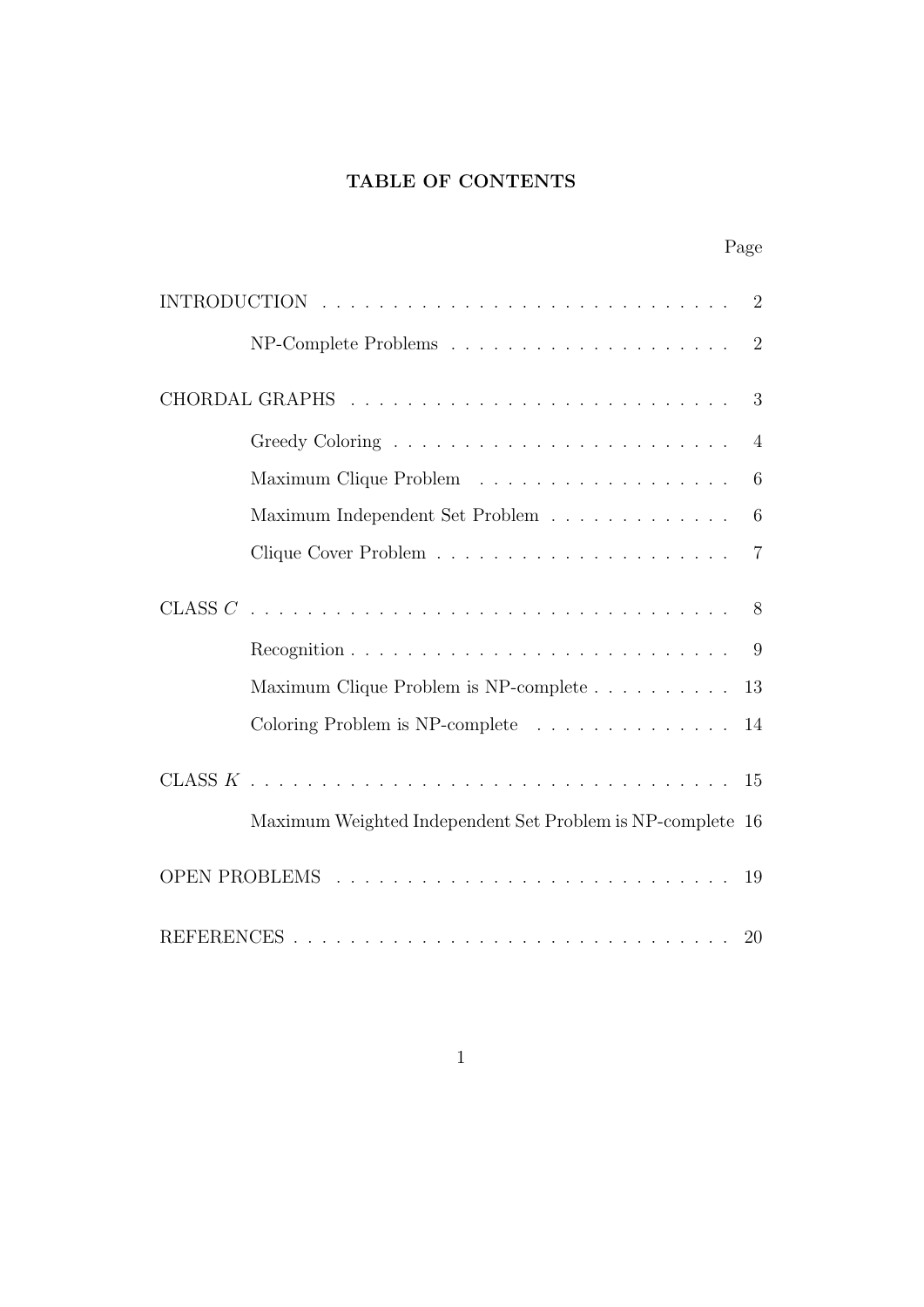## Introduction

A graph is a tuple  $G = (V, E)$ , where V is a set and E is a set of unordered pairs of distinct members of V [1]. In symbols, if  $e \in E$ , then  $e = (v, w)$  for some  $v, w \in V$  such that  $v \neq w$ . Many well-studied problems in graph theory are NP-complete. Researchers believe that an algorithm to solve one of these problems, or more precisely, an algorithm whose running time is polynomial as a function of the input, is likely to be very difficult if not impossible to find. There has been a great deal of research in developing algorithms to solve NP-complete problems in restricted classes of graphs, where finding a polynomial time solution could be more likely. This thesis introduces classes  $C$  and  $K$ , to be defined in sections three and four, and studies some NPcomplete problems on these classes.

#### NP-Complete Problems

A clique C is a subset of V, the vertices of a graph  $G = (V, E)$ , such that if  $v, w \in C$ , then v and w are adjacent. An independent set I is a subset of V such that if  $v, w \in I$ , then v and w are not adjacent. The maximum clique problem consists of finding the maximum clique of a graph, and the maximum independent set problem is the problem of finding the maximum independent set of a graph. We denote the size of a maximum clique and the size of a maximum independent set of G, respectively, with  $\omega(G)$  and  $\alpha(G)$ .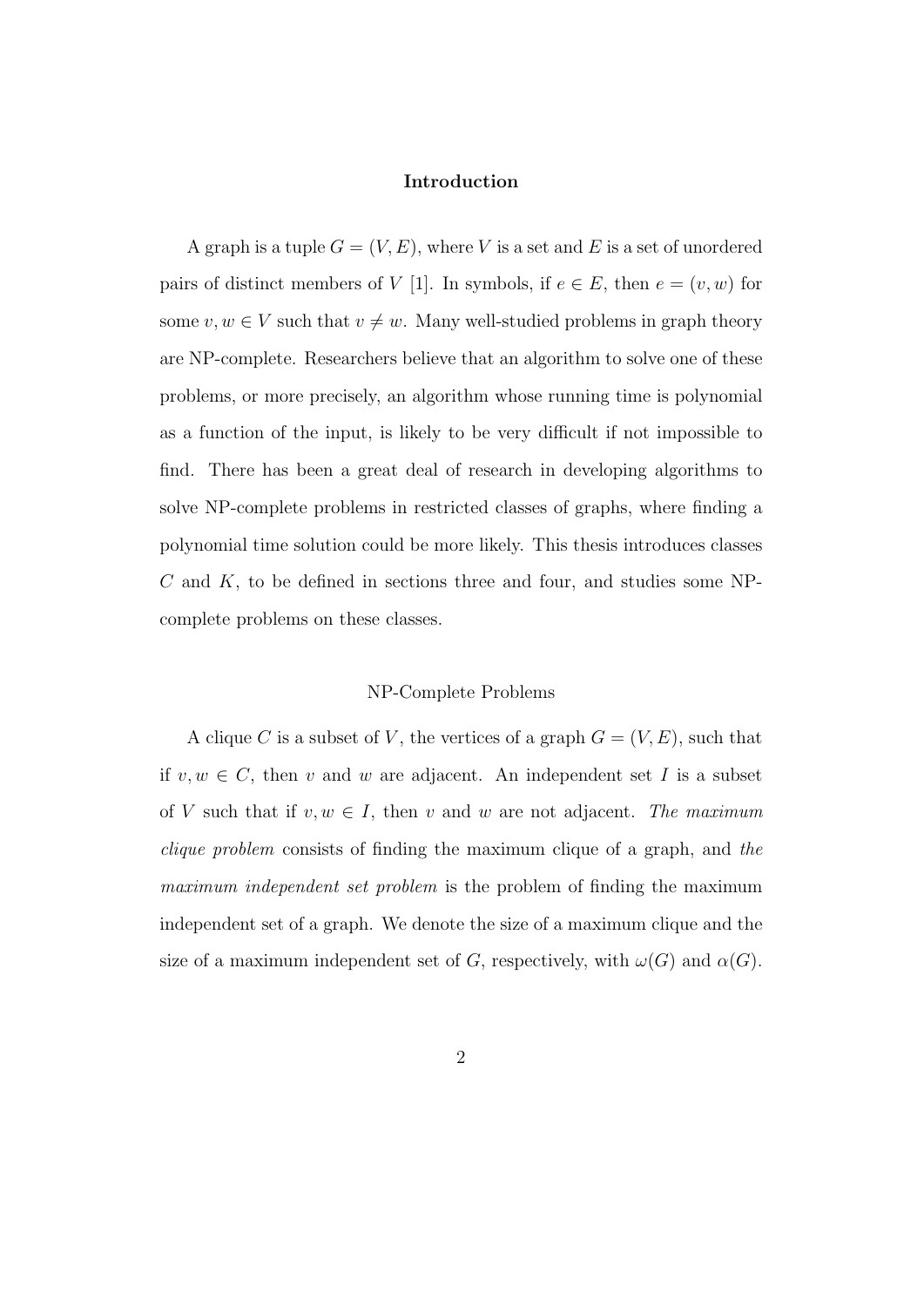If each vertex v of a graph is associated with a weight  $w(v)$ , one can define the weight of an independent set as the summation of the weight of its vertices. The problem of finding an independent set with maximum weight is the maximum weighted independent set problem.

The clique cover problem consists of finding a minimum partition of the vertices of a graph into cliques. We denote the size of such partition with  $\theta(G)$ .

The coloring problem consists of finding a minimum partition of the vertices of a graph into independent sets. We denote the size of that partition with  $\chi(G)$ .

If  $G = (V, E)$  is a graph, its complement is a graph  $\overline{G} = (V, \overline{E})$ , where  $\overline{E} = \{(x, y) \mid x, y \in V \text{ and } (x, y) \notin E\}.$  Solving the maximum clique problem in G is equivalent to solving the maximum independent set problem in  $\overline{G}$ , and solving the coloring problem in G is equivalent to solving the clique cover problem in  $\overline{G}$ .

## Chordal graphs

Studying the coloring problem in general graphs might naturally lead to the idea of chordal graphs, a class of graphs with well-known results. This section introduces chordal graphs in that context. Moreover, all graph classes in this paper will be introduced after identifying a property that can help to solve some NP-complete problem.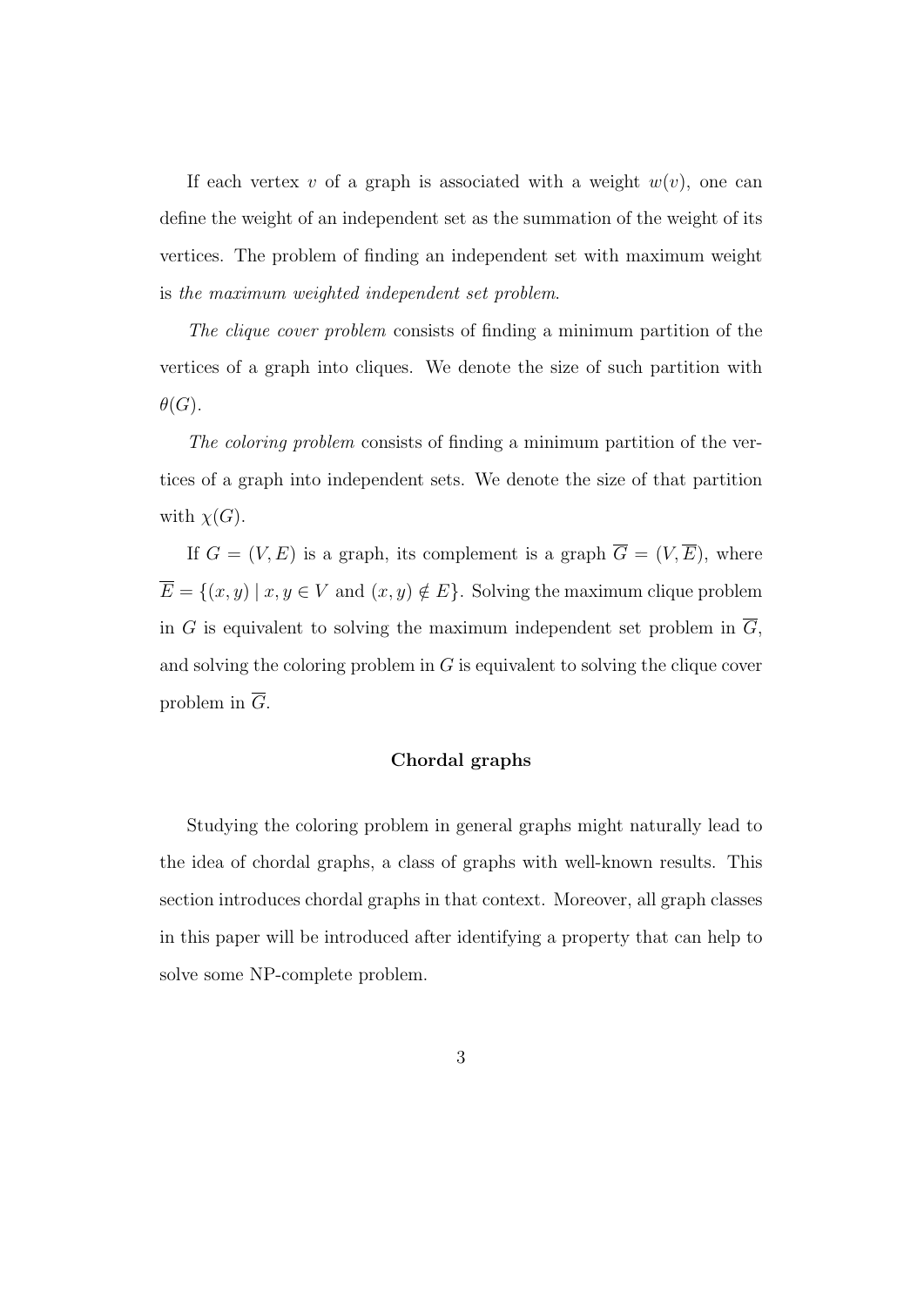## Greedy Coloring

As defined in the introduction, the coloring problem consists of finding a minimum partition of the vertices of a graph into independent sets. Since partitions can be represented as functions, there is an equivalent formulation of the problem in terms of functions. A *coloring* c of a graph  $G = (V, E)$  is a function from  $V$  to the set of positive integers. A coloring is *proper* if adjacent vertices of G are assigned different numbers (also referred to as colors). The coloring problem consists of finding a coloring with the minimum numbers of colors.

**Remark** If C is a clique of G, then  $|C| \leq \chi(G)$ .

The following greedy algorithm finds a proper coloring of any graph.

Color the vertices one by one so that the color of each vertex is the smallest positive integer not used by its colored neighbors.

**Remark** If we greedily color a vertex v,  $c(v)$  uses a color in  $[1, \delta(v) + 1]$ .

Consider a vertex v whose neighborhood is a clique.  $N[v]$  is a clique of size  $\delta(v) + 1$ , so  $\delta(v) + 1 \leq \chi(G)$ . It follows that if we greedily color v,  $c(v) \leq \chi(G)$ . We can use this fact to reduce the problem of coloring G to the problem of coloring  $G - v$ .

**Remark** If G is a subgraph of H, then  $\chi(G) \leq \chi(H)$ .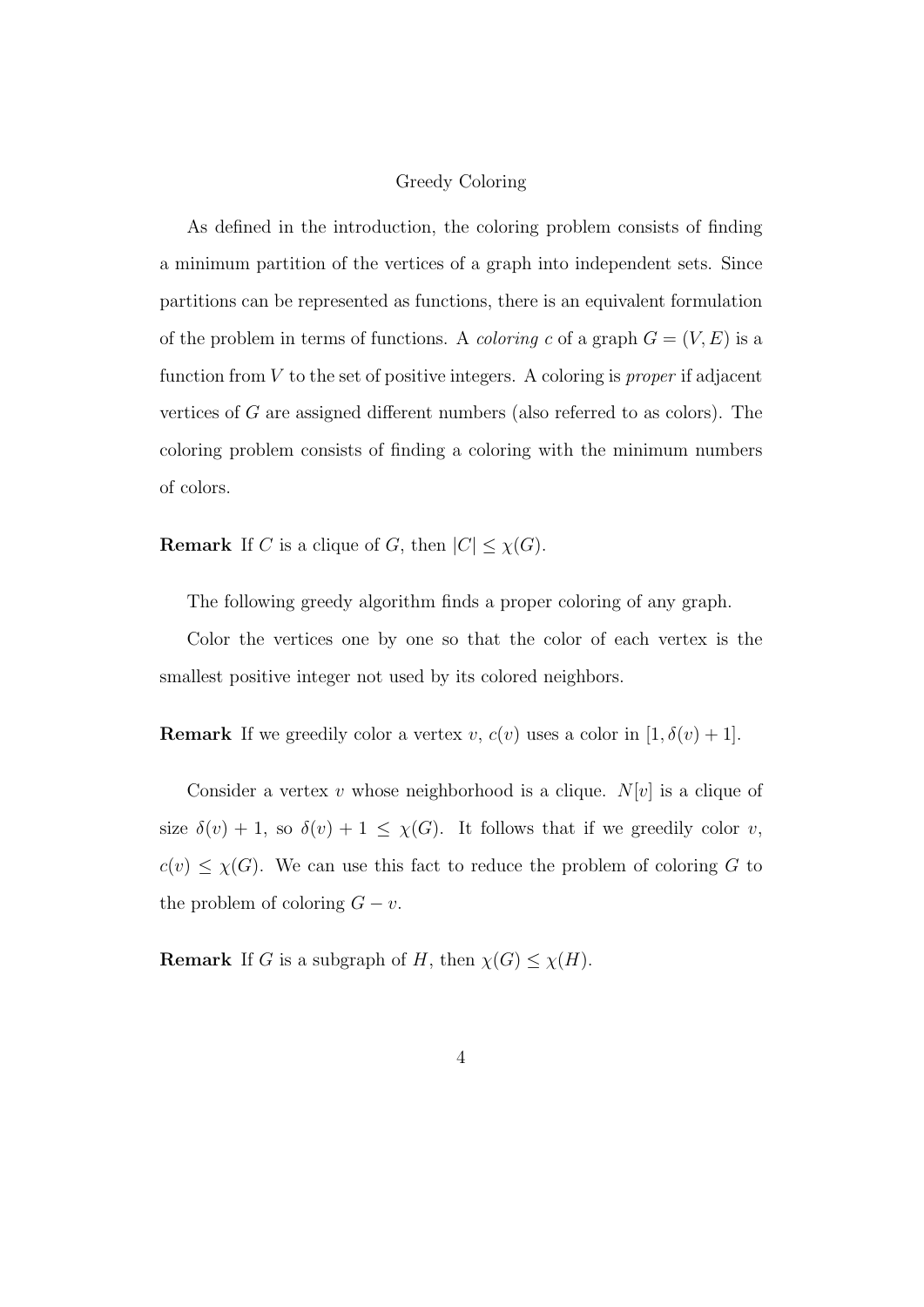**Remark** Let c be a proper coloring of a graph  $G$ . If for every vertex v of  $G, c(v) \leq \chi(G)$ , then c is an optimum coloring.

Definition A simplicial vertex is a one whose neighborhood is a clique.

Let  $v$  be a simplicial vertex. We will show that the problem of coloring G can be reduced to the problem of coloring  $G - v$ . Let c be an optimum coloring of  $G - v$ . We color each vertex w different from v with color  $c(w)$ . We know that  $c(w) \leq \chi(G - v) \leq \chi(G)$ . Next, we greedily color v. Since  $N[v]$  is a clique,  $c(v) \leq \chi(G)$ . The resulting coloring of G is optimum.

If we have a graph  $G$  in which the coloring problem can be successively reduced to the coloring problem in smaller graphs up to a trivial graph, then we can optimally color G by just greedily coloring simplicial vertices of induced subgraphs of G.

**Definition** Let G be a graph with n vertices. A perfect elimination ordering is a sequence of vertices  $v_1, v_2, ..., v_n$  such that for every  $i \in [1, n]$ ,  $v_i$  is a simplicial vertex in the subgraph of G induced by  $v_i, v_{i+1}, ..., v_n$ .

If a graph has a perfect elimination ordering, we can greedily color the vertices in the ordering from right to left and obtain an optimum coloring. Graphs with a perfect elimination ordering are called chordal graphs. The name comes from the fact that a graph has a perfect elimination ordering if and only if all its cycles of length four or greater have a chord [2]. A chord is an edge between non-consecutive vertices of a cycle.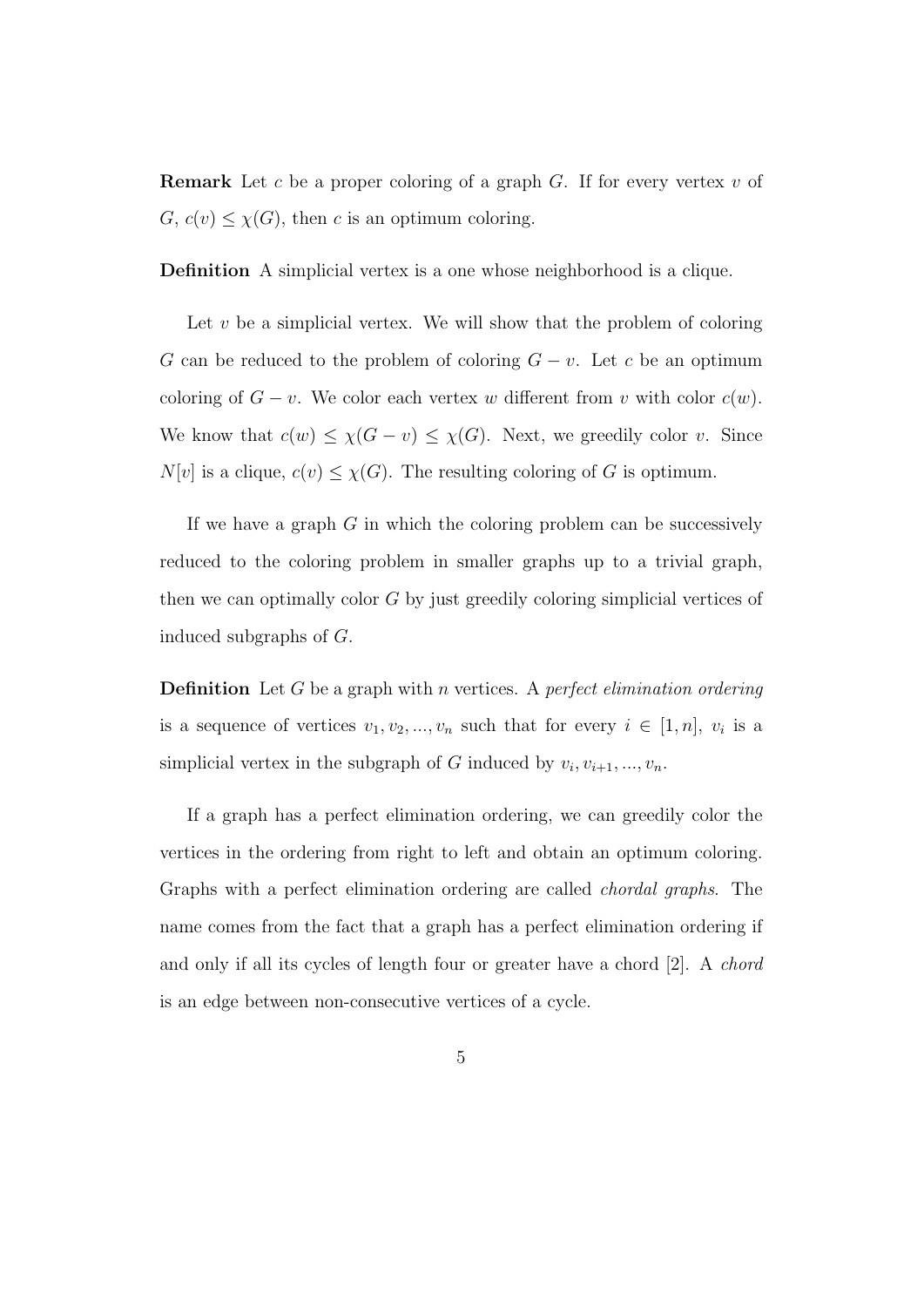The running time of the greedy coloring algorithm is  $O(m+n)$ , where m is the number of edges and  $n$  is the number of vertices of the graph being colored. Given a chordal graph, a perfect elimination ordering can be found in  $O(m+n)$  time [3], so the coloring problem on chordal graphs can be solved in  $O(m + n)$  time.

## Maximum Clique Problem

The algorithm of the previous subsection used to optimally color a chordal graph can also be used to find its maximum clique. Consider the closed neighborhood  $N[v]$  of a vertex v with color  $\chi(G)$ .  $N[v]$  must have a size of at least  $\chi(G)$ , otherwise, the greedy algorithm would have chosen a smaller color-number for v. Moreover, since  $\chi(G)$  is an upper bound to the size of any clique of G,  $N[v]$  at the point when v is simplicial is a maximum clique.

## Maximum Independent Set Problem

As observed before, if a graph has a simplicial vertex, one can reduce the coloring problem to the same problem in a smaller graph. This is also true for the maximum independent set problem.

Let v be a simplicial vertex of a graph  $G = (V, E)$ . Since  $N[v]$  is a clique, an independent set of G can contain at most one vertex of  $N[v]$ . Consider a maximum independent set I of G. We can use  $N[v]$  to partition *I* into two sets. We have  $I = (I \cap N[v]) \cup (I \cap (V - N[v]))$ . As noted,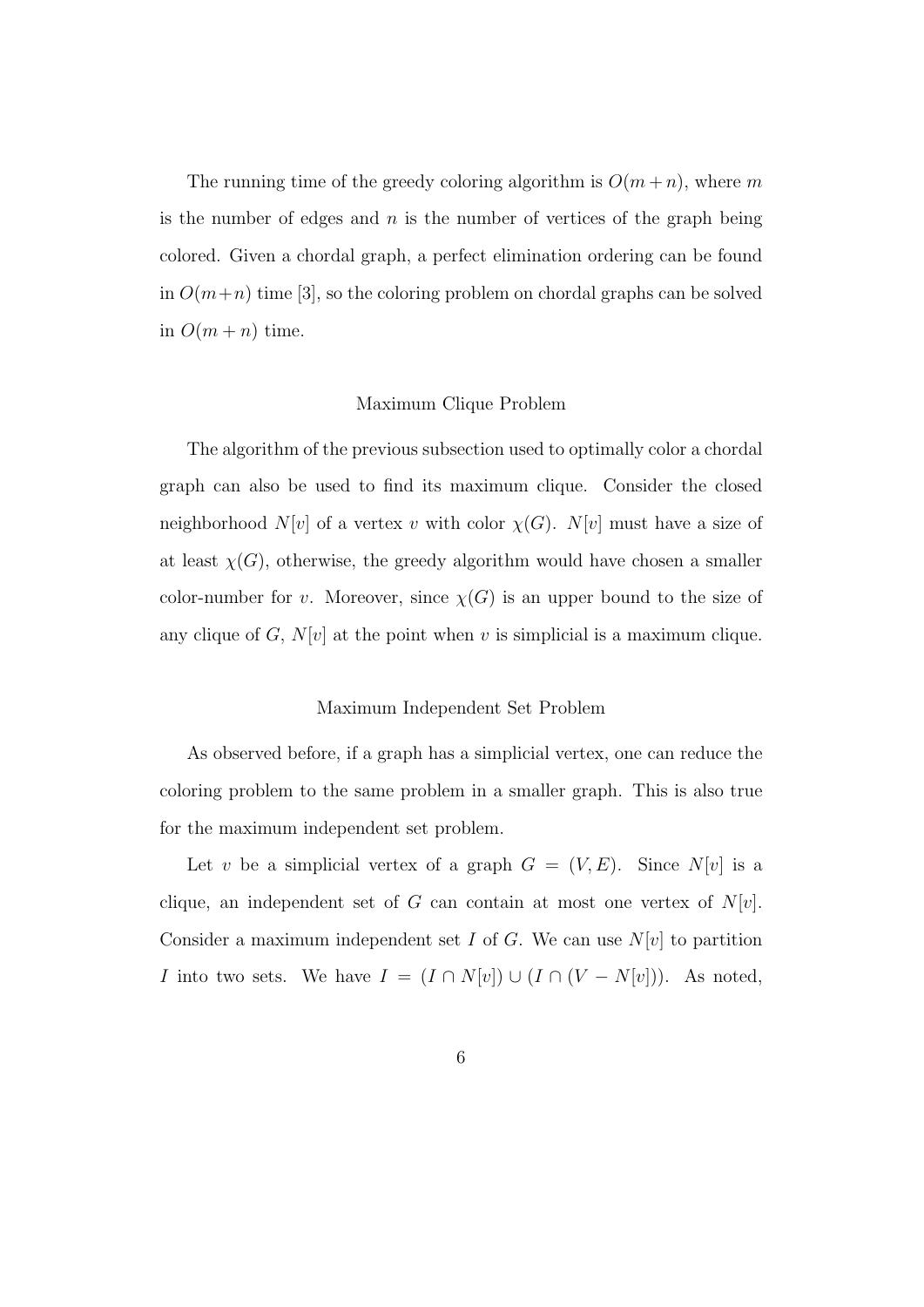$|I \cap N[v]| \leq 1$ . Since  $I \cap (V - N[v])$  is a subset of an independent set, it is also an independent set. Thus,  $|I \cap (V - N[v])| \leq \alpha(G - N[v])$ . We can now conclude  $|I| \leq \alpha(G - N[v]) + 1$ .

 $\alpha(G-N[v])+1$  is not only an upper bound to I, but as shown next, also a lower bound. Consider a maximum independent set M of  $G - N[v]$ . Since M does not contain v or any of its neighbors,  $M \cup \{v\}$  is an independent set of size  $\alpha(G - N[v]) + 1$ . The following theorem summarizes these results.

**Theorem 1** If v is a simplicial vertex of a graph G, then  $\alpha(G) = \alpha(G N[v]+1$ . Morever, if M is a maximum independent set of  $G-N[v]$ ,  $M\cup \{v\}$ is an independent set of size  $\alpha(G)$ .

Theorem 1 shows that the following greedy algorithm finds a maximum independent set of a chordal graph G.

Let  $I$  be an empty set. Consider the vertices of  $G$  one by one according to a perfect elimination ordering, from left to right. Let  $v$  be the vertex in consideration. If v has a neighbor in I, stop processing v. Otherwise, let v be a member of I.

The maximum independent set problem on chordal graphs can be solved in  $O(m + n)$  time.

## Clique Cover Problem

 $\alpha(G)$  is a lower bound to  $\theta(G)$ . Thus, if a partition P of the vertices of G into cliques has size  $\theta(G)$ , then P is a minimum clique cover. Slightly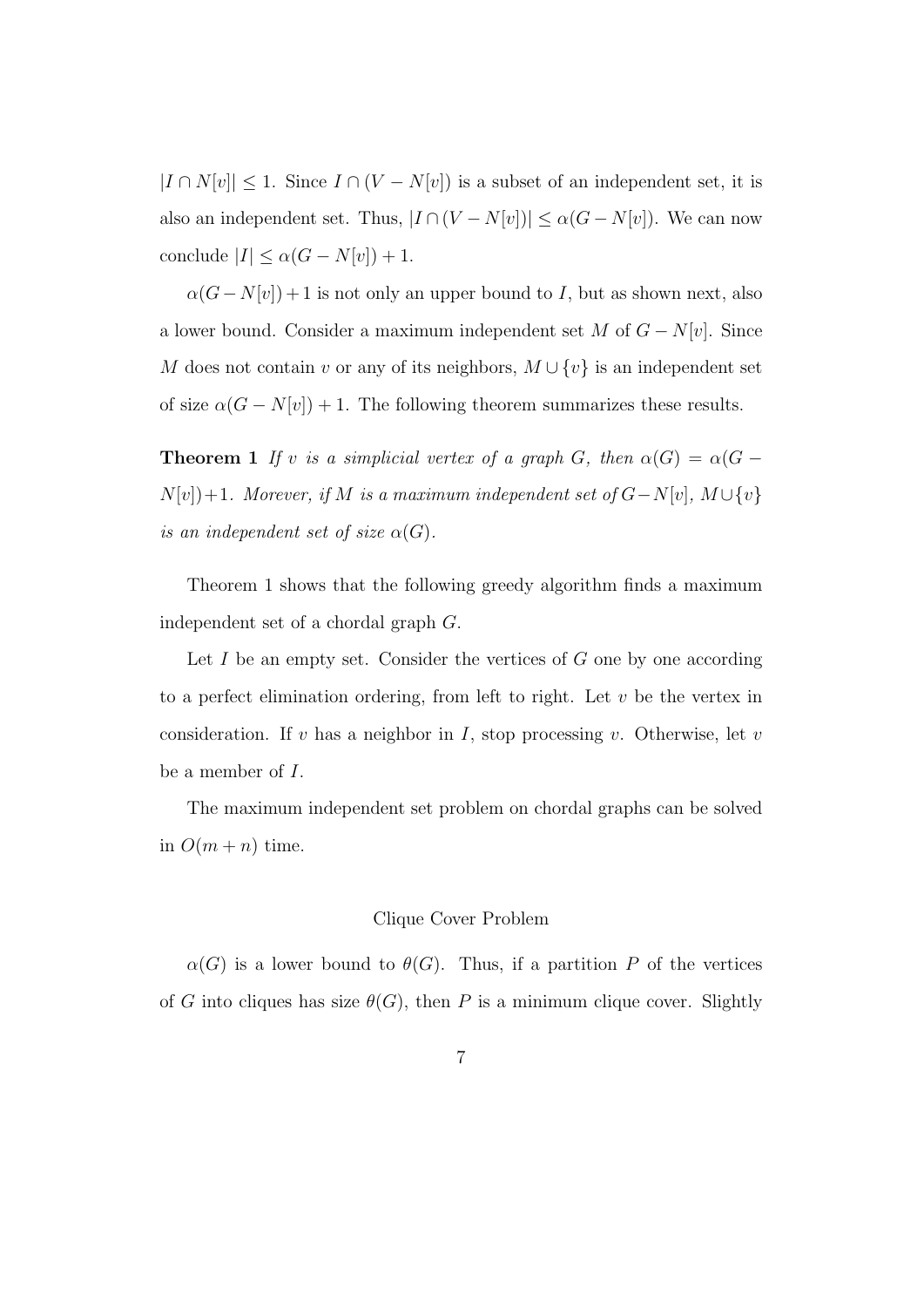modifying the greedy algorithm in the previous subsection, which finds a maximum independent set, allows us to find a minimum clique cover.

Let  $P$  be an empty partition. Consider the vertices of  $G$  one by one according to a perfect elimination ordering, from left to right. Let  $v$  be the vertex in consideration. If v is not a member of any block of  $P$ , let  $N[v]$  be a block of  $P$ . When the algorithm terminates,  $P$  contains every vertex of  $G$ and has size  $\alpha(G)$ .

## Class C

Theorem 1 proves that the maximum independent set problem on a graph G with a simplicial vertex  $v$  can be reduced to that problem on graph  $G - N[v]$ . The maximum independent set problem can be solved greedily on chordal graphs because all their induced subgraphs have a simplicial vertex. It is noteworthy, however, that it is not necessary for every induced subgraph to have a simplicial vertex. The algorithm still works if the subgraphs obtained by removing neighborhoods of simplicial vertices also have a simplicial vertex (or no vertices).

**Definition** A graph G is in class C if it is the null graph (the graph without vertices) or if G has a simplicial vertex v such that  $G - N[v]$  is also in class  $C$ .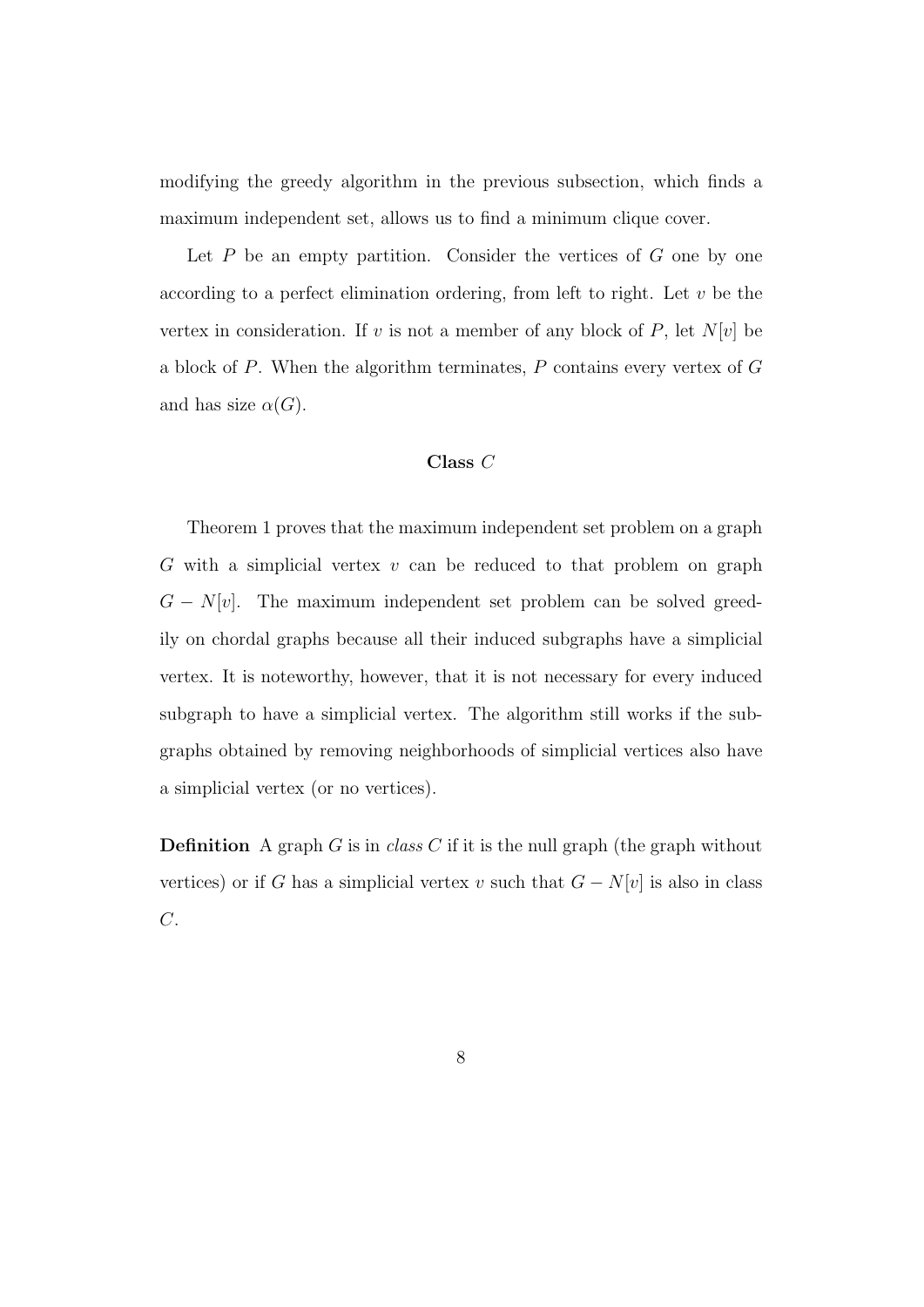The maximum independent set problem and the clique cover problem can be solved in  $O(m+n)$  time with the same greedy algorithms that solve these problems on chordal graphs, if the elimination scheme is given.

## Recognition

A natural greedy algorithm to recognize if a graph is in class C successively removes neighborhoods of simplicial vertices of the graph until there are no vertices left. If at some point there is a non-null graph without any simplicial vertices, the algorithm terminates. It is possible to perform the removal process until there are no vertices if the input graph is in class  $C$ , but it is not obvious that the order in which the simplicial vertices are removed affects whether all vertices are removed when the algorithm ends. The next theorem proves that the order of removals is not important.

## Theorem 2 Graphs in class C can be recognized greedily

**Proof** Let G be a graph in class C. Suppose the greedy algorithm does not remove all vertices. We represent the removal process with an ordering of the vertices of the graph. If a simplicial vertex of a subgraph of  $G$  is removed, the vertex precedes all other vertices of the subgraph, and each of its neighbors precedes all its non-neighbors. All vertices not removed by the algorithm are placed at the end of the ordering. Let  $\sigma_2$  be the ordering of an execution of the algorithm that did not remove all vertices. Since  $G$  is in class  $C$ , there exists an ordering  $\sigma_1$  in which all vertices of G are removed.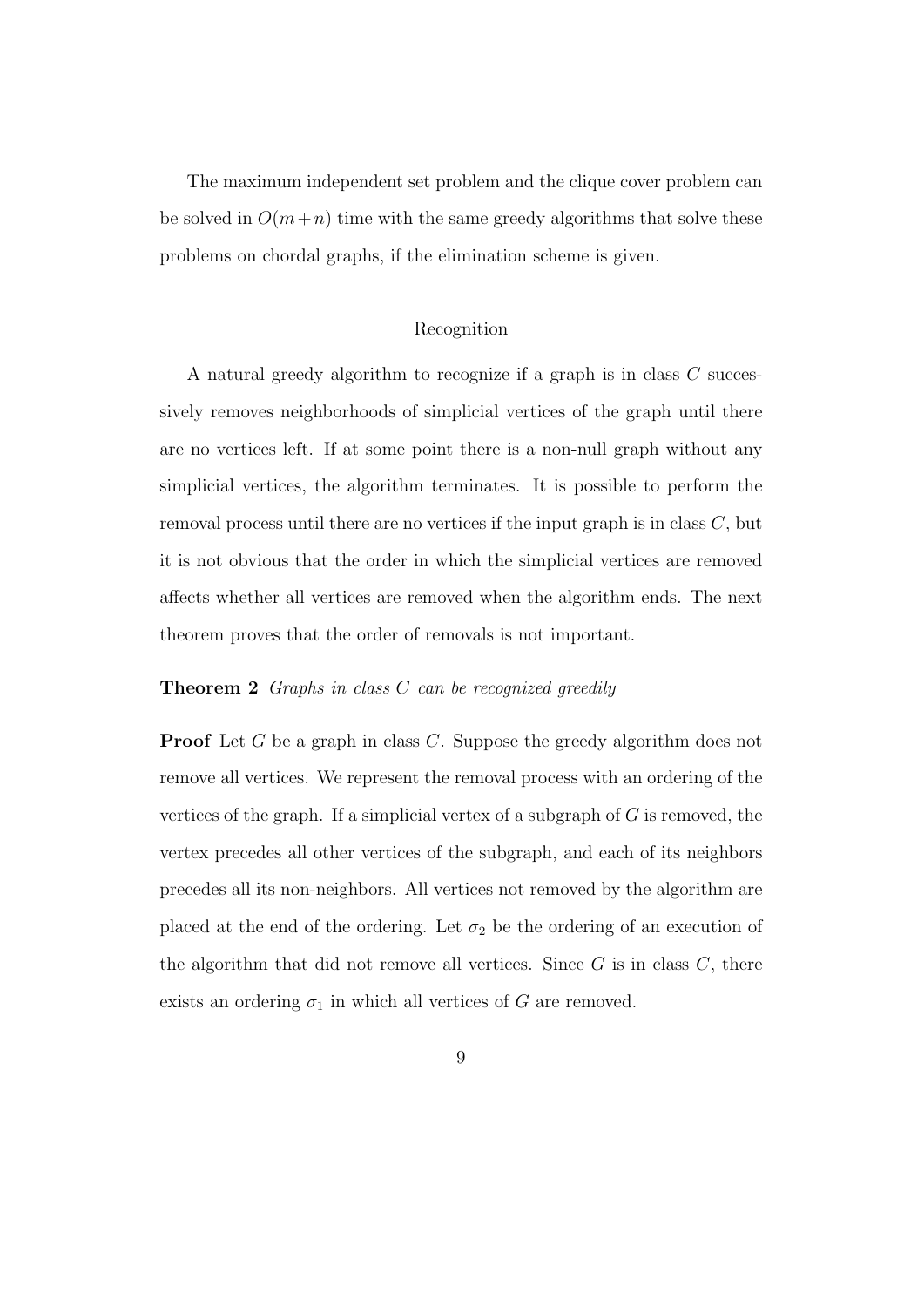We call a vertex v of an ordering a remover, or an actively removed<sup>1</sup> vertex, if the algorithm removed its neighborhood because the vertex is simplicial. The vertices in  $N(v)$  are *passively removed* vertices. If  $w \in N(v)$ , we say  $v$  removed  $w$ , and that  $v$  is a remover of  $w$ .

Let  $H$  be the subgraph of  $G$  induced by the vertices which were not removed in  $\sigma_2$ . Let y be the first vertex of  $\sigma_1$  which is a member of H. By construction, the neighbors of y in H succeed y in  $\sigma_1$ .

$$
\sigma_1: v_1v_2...y...v_{n-1}...v_n
$$

$$
\sigma_2 : v'_1 v'_2 \dots \underbrace{y \dots v'_{n-1} \dots v'_n}_{\text{Vertices of H}}
$$

If y is actively removed in  $\sigma_1$ , y is also actively removed in  $\sigma_2$ , because the neighbors of y that succeed it in  $\sigma_2$  are a subset of the neighborhood removed from  $G$  by vertex  $y$ , and that neighborhood is a clique. Since  $y$ is not actively removed in  $\sigma_2$  by definition, y is not actively removed in  $\sigma_1$ . Since every vertex in  $\sigma_1$  is removed, y must have been removed by some vertex.

Let x be the remover of y in  $\sigma_1$ . x is not actively removed in  $\sigma_2$ , otherwise, it would have removed  $y$ , but  $y$  is not a removed vertex. Since  $x$  precedes  $y$ 

<sup>1</sup>Terminology suggested by Mark Ellingham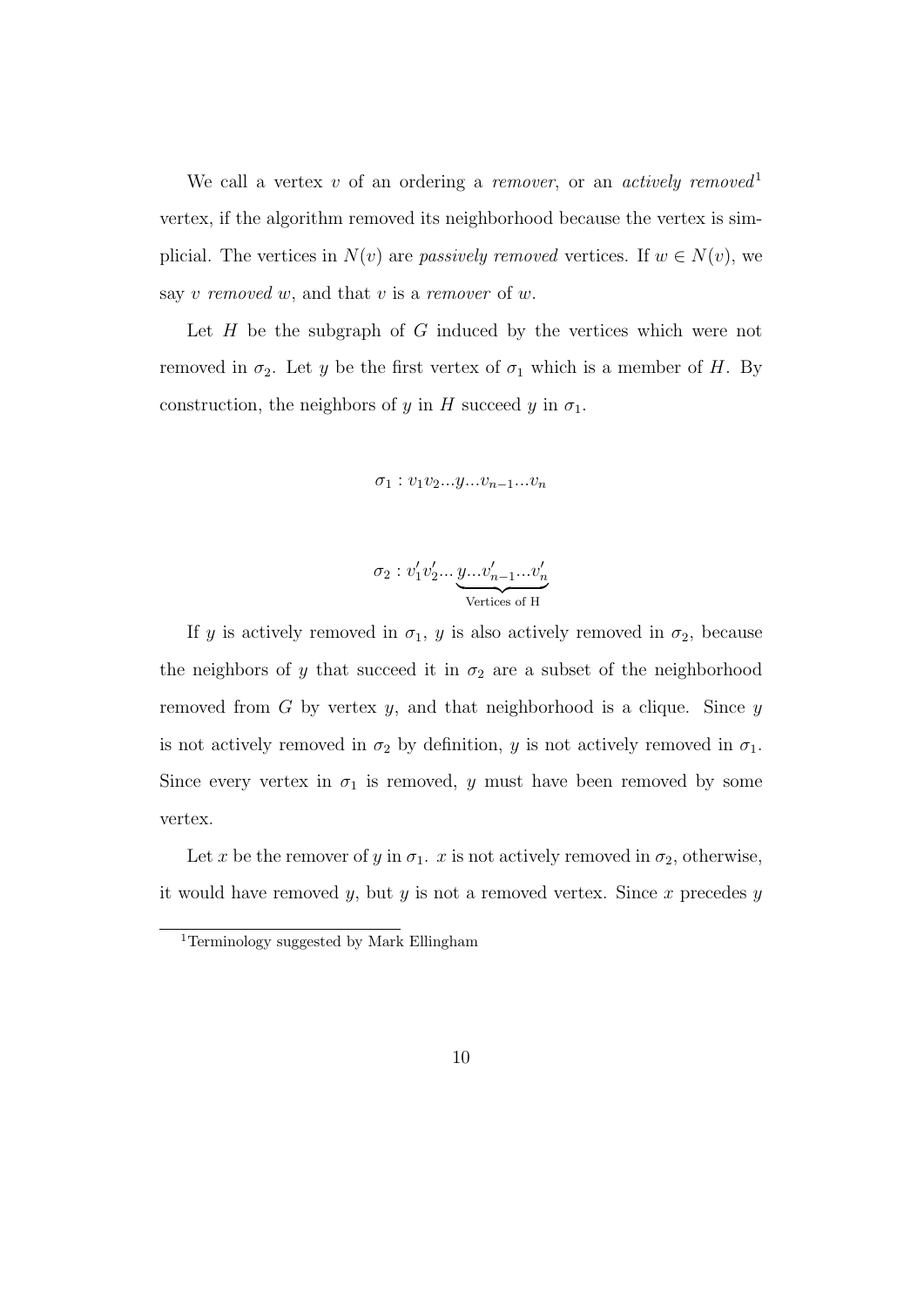in  $\sigma_1, x \notin H$  (y is the first vertex of  $\sigma_1$  which is in H). Thus, x precedes y in  $\sigma_2$ .

The expression below represents what we have proven so far. An asterisk above a vertex v, as in  $\stackrel{*}{v}$ , means that v is a actively removed. A minus sign above v, as in  $\bar{v}$ , means that v is passively removed.

$$
\sigma_1 : v_1 v_2 \dots \overset{*}{x} \dots \overset{...}{y} \dots v_{n-1} \dots v_n
$$

$$
\sigma_2 : v'_1 v'_2 \dots \overset{*}{x} \dots \underset{\text{Vertices of H}}{y} \dots v'_{n-1} \dots v'_n
$$

The idea for the rest of the proof is to show that we can continue this process and prove the existence of an unbounded number of vertices.

Let r be the first vertex that is actively removed in  $\sigma_1$  such that r removes a vertex s in  $\sigma_1$  and r also precedes s in  $\sigma_2$ , where r is passively removed and s is not (i.e., s is either actively removed or not removed).  $x$  is an example of a vertex with that property.

$$
\sigma_1 : v_1 v_2 ... \dot{r} ... \dot{s} ... v_{n-1} ... v_n
$$

$$
\sigma_2 : v'_1 v'_2 ... \overline{r} ... s ... v'_{n-1} ... v'_n
$$

Let q be the remover of r in  $\sigma_2$ . q is not adjacent to s, otherwise s would be a passively removed vertex in  $\sigma_2$ . Just suppose r precedes q in  $\sigma_1$ . It follows that q is adjacent to s, because r is actively removed in  $\sigma_1$ , and both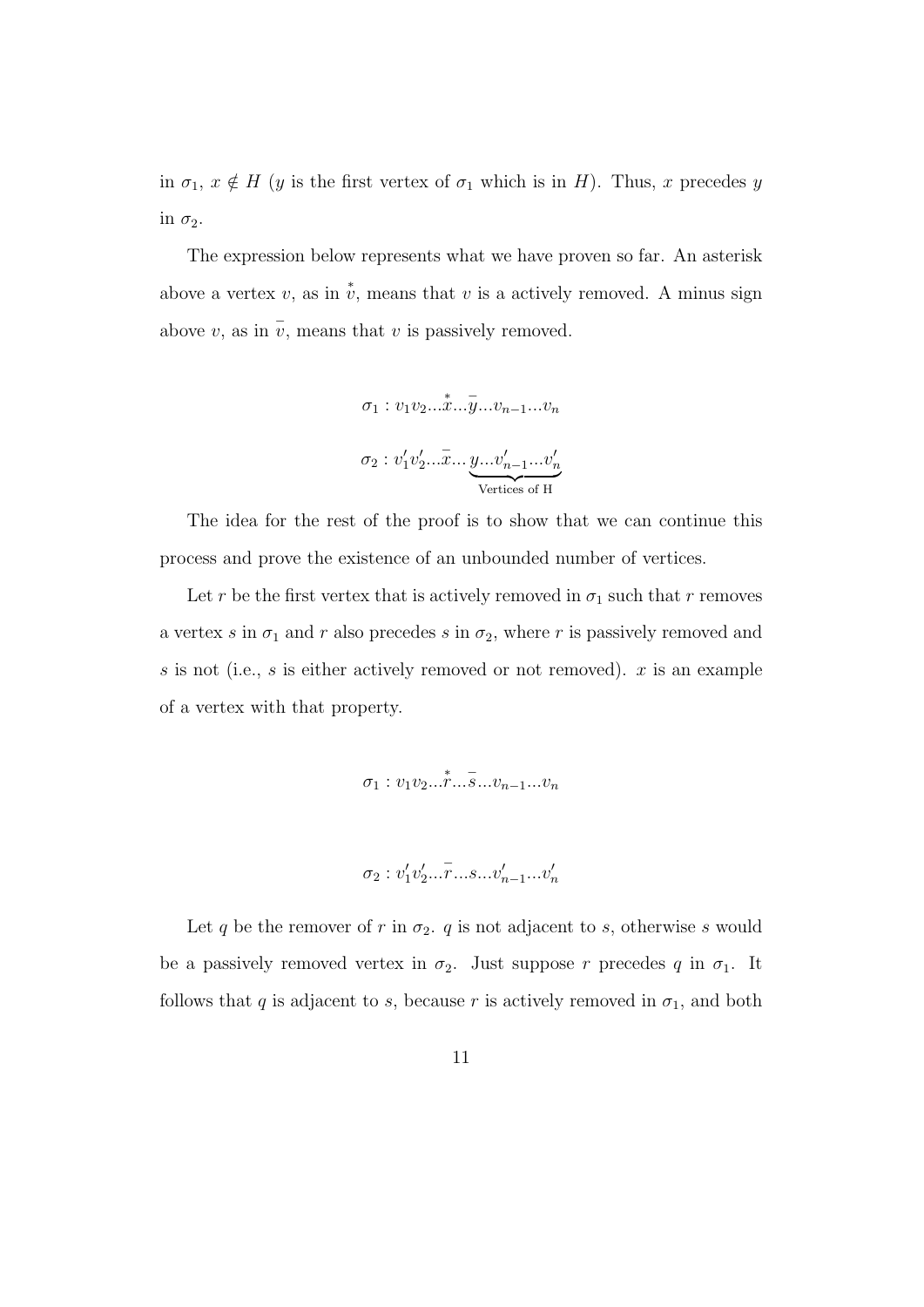$q$  and s are its neighbors. Since we showed that  $q$  is not adjacent to  $s, r$ does not precede q. If follows that q precedes r in  $\sigma_1$ , and since r is actively removed,  $q$  is not.

$$
\sigma_1: v_1v_2\ldots\overline{q}\ldots\overline{r}\ldots\overline{s}\ldots v_{n-1}\ldots v_n
$$

$$
\sigma_2: v'_1v'_2...v'_1...v'_n......v'_{n-1}...v'_n
$$

We can use a similar argument to the one used to show the existence of q to prove the existence of a vertex p that is actively removed in  $\sigma_1$  and passively removed in  $\sigma_2$ . Let p be the remover of q in  $\sigma_1$ . p is not adjacent to r, otherwise r would be a passively removed vertex in  $\sigma_1$ . Just suppose q precedes p in  $\sigma_2$ . It follows that p is adjacent to r, because q is actively removed in  $\sigma_2$ , and both p and r are its neighbors. Since we showed that p is not adjacent to r, q does not precede p. If follows that p precedes  $q$  in  $\sigma_2$ , and since  $q$  is a remover,  $p$  is not.

$$
\sigma_1 : v_1 v_2 ... \overset{*}{p} ... \overset{*}{q} ... \overset{*}{r} ... \overset{*}{s} ... v_{n-1} ... v_n
$$

$$
\sigma_2: v'_1v'_2... \overline{p}...\overline{q}...\overline{r}...s...v'_{n-1}...v'_n
$$

 $p$  has the same property that defined  $r$ , but  $p$  precedes  $r$ . We have a contradiction which shows that ordering  $\sigma_2$  does not exist.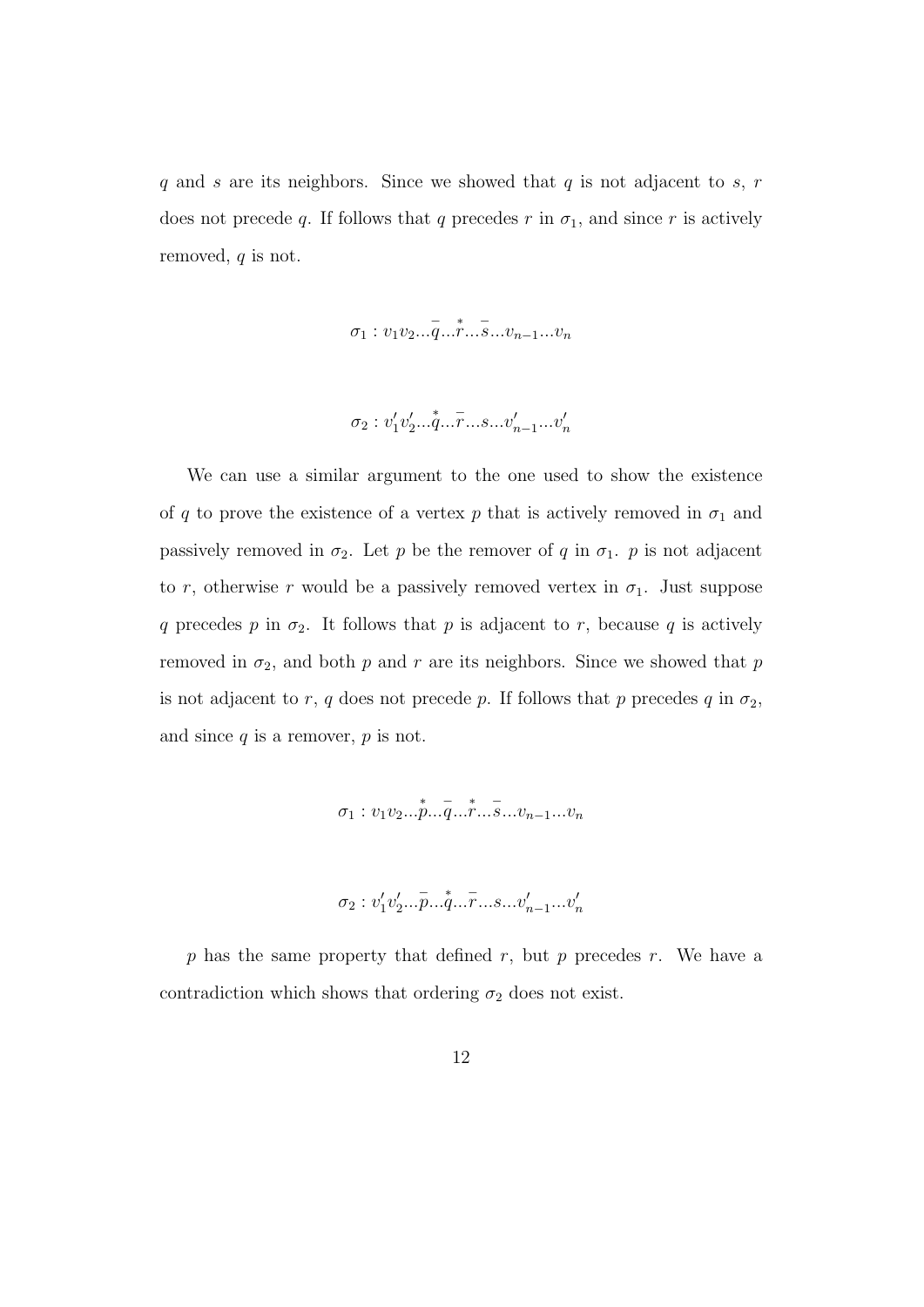#### Maximum Clique Problem is NP-complete

We will show that the maximum clique problem on general graphs can be reduced to the maximum clique problem on class C in polynomial-time. Then we will show that the maximum clique problem on class  $C$  is NP-complete.

Theorem 3 The maximum clique problem on general graphs is polynomialtime reducible to the maximum clique problem on class C.

**Proof** Let G be a graph with vertices  $v_1, v_2, v_3, ..., v_n$ . If  $\omega(G) \leq 2$ , a maximum clique can be found in polynomial time. Otherwise, we form a graph H which contains all the vertices and edges of  $G$ , but also contains a vertex  $v_i'$ for every vertex  $v_i$ . The only neighbor of a vertex  $v'_i$  in H is  $v_i$ . The following ordering certifies that  $H$  is a member of class  $C$ .

$$
v_1', v_1, v_2', v_2, v_3', v_3, ..., v_n', v_n
$$

We know that  $\omega(H) \geq 3$ , and no vertex of the form  $v_i$  is in a maximum clique, because all such vertices are members of cliques that have size no greater than two. It follows that a maximum clique of  $H$  is also a maximum clique of G, and  $\omega(H) = \omega(G)$ .

**Theorem 4** The maximum clique problem on class C is NP-complete

**Proof** We want to show that given a graph in class  $C$ , the problem of answering the following question Q (correctly) is NP-complete.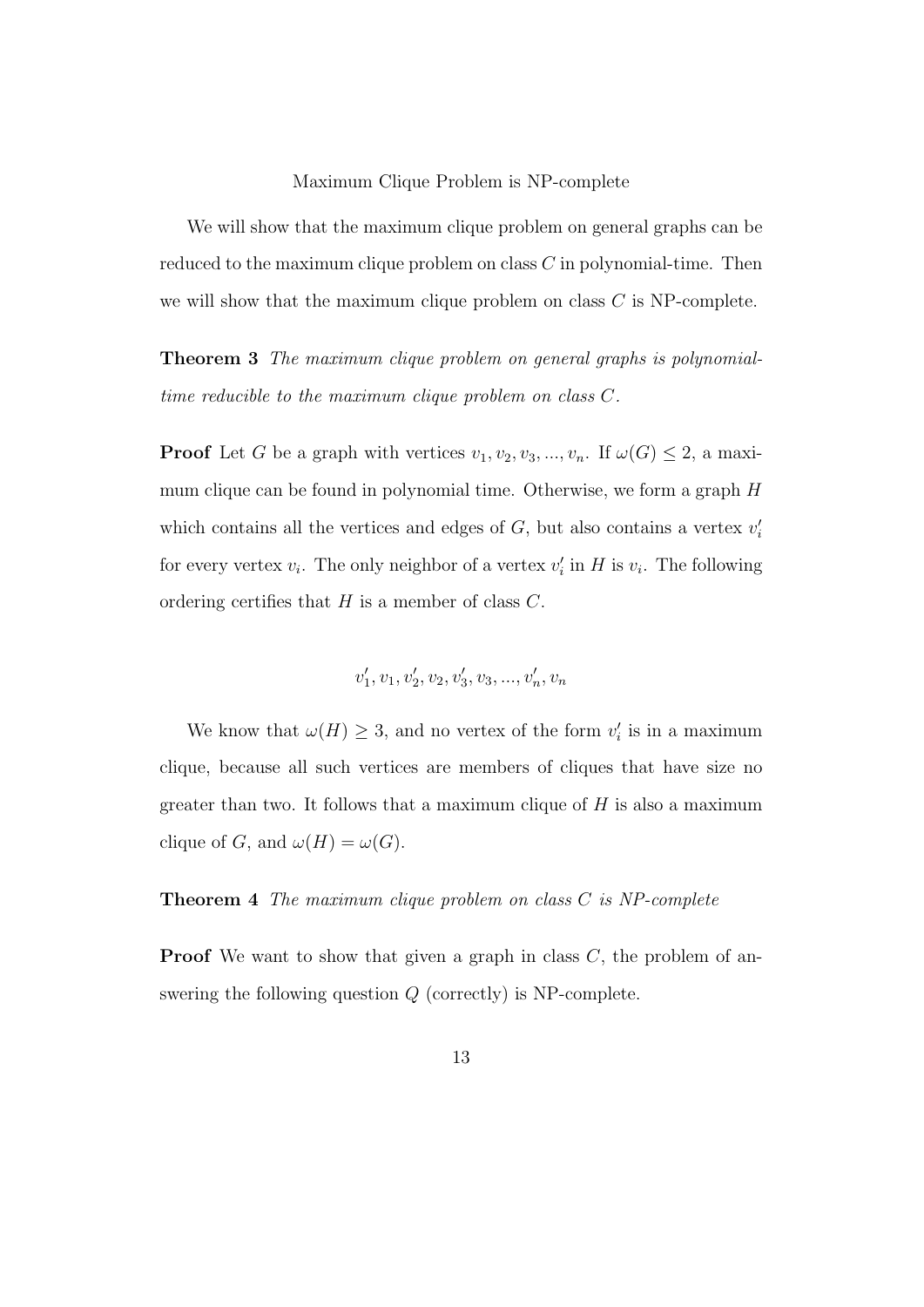Does the graph have a clique of size  $k$  or greater?

First, we show the problem is NP. For every  $k$  which makes the correct answer 'yes', there exists a clique of size  $k$ , and one can verify that the clique is indeed one in polynomial-time. Next, we show that deciding  $Q$  is NP-hard.

It is NP-hard to decide whether a general graph has a clique of size  $k$ or greater [5], and we will show that this problem is polynomial-time reducible to deciding Q. To prove this, it suffices to show that the maximum clique problem on general graphs can be reduced in polynomial-time to the maximum clique problem on class C. This is enough because k has only n possible values. Since we have already shown the existence of such reduction, the maximum clique problem on class  $C$  is NP-complete.

## Coloring Problem is NP-complete

We will show that the coloring problem on general graphs can be reduced to the coloring problem on class C in polynomial-time. Then we will show that the coloring problem on class  $C$  is NP-complete.

Theorem 5 The coloring problem on general graphs is polynomial-time reducible to the coloring problem on class C.

**Proof** Let G be a graph with vertices  $v_1, v_2, v_3, ..., v_n$ . If  $\chi(G) < 2$ , an optimum coloring can be found in polynomial time. Otherwise, we construct a graph H using the same procedure as in theorem 3.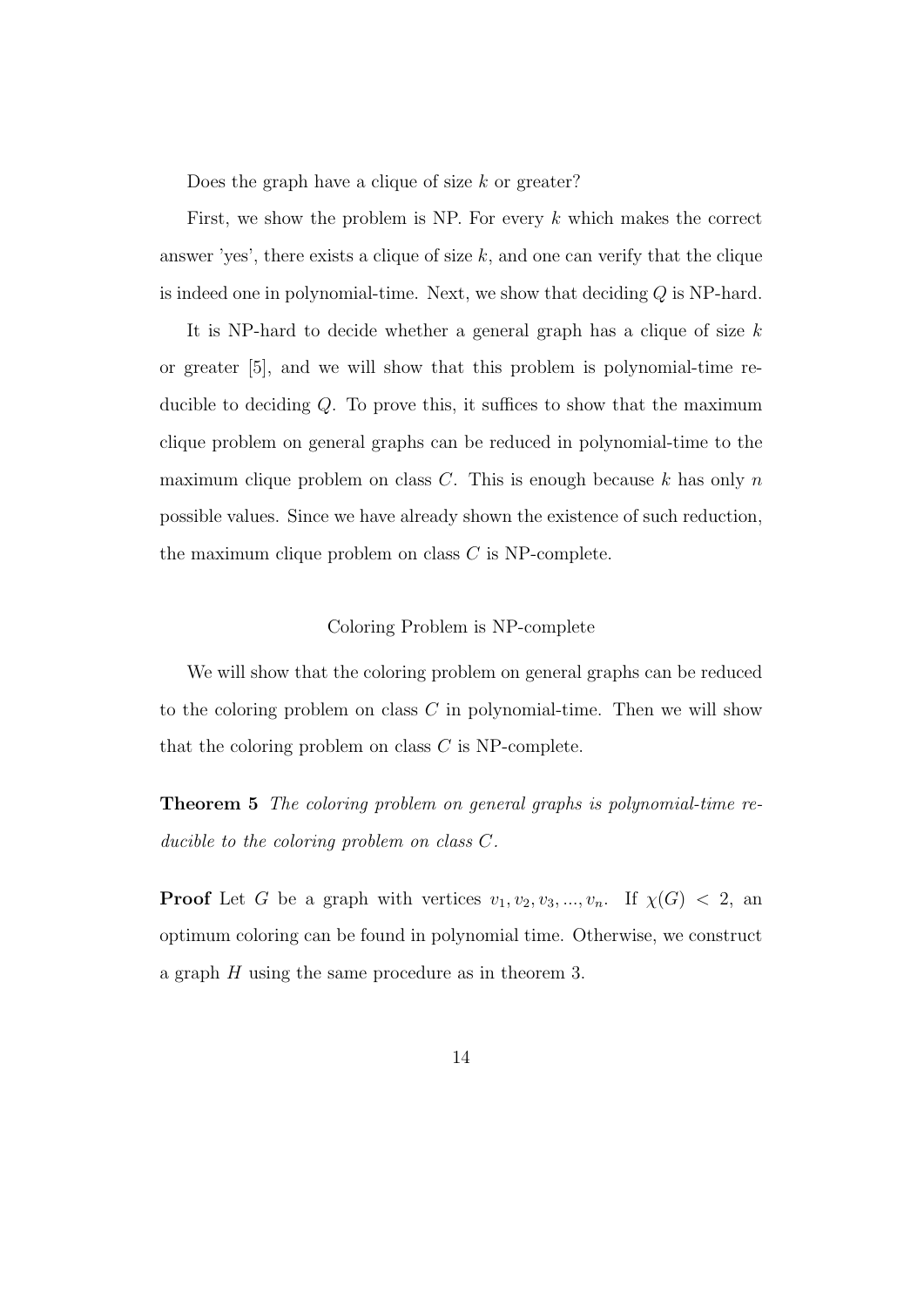Now we show  $\chi(G) = \chi(H)$ . Consider an optimum coloring of G. We color the vertices in H of the form  $v_i$  with the color of vertex  $v_i$  in G. We then greedily color every vertex of the form  $v_i'$ . Since every vertex of the form  $v_i'$  has color one or two, and every vertex of the form  $v_i$  has a color less than or equal to  $\chi(G)$ , H can be colored with  $\chi(G)$  colors.

## Theorem 6 The coloring problem on class C is NP-complete

**Proof** Given a graph in class  $C$ , we want to show that answering the following question Q is NP-complete.

Does the graph have a coloring using  $k$  or fewer colors?

The problem is in NP because a coloring is a valid certificate. Next, we need to prove that deciding  $Q$  is NP-hard, for which it suffices to show that the coloring problem on general graphs can be reduced in polynomial-time to the coloring problem on class  $C$ . Since we have already shown the existence of such reduction, the coloring problem on class  $C$  is NP-complete.

## Class K

If a graph  $G$  is in class  $C$ , we can find a maximum independent set and an optimum coloring of  $G$  in polynomial time, as we have proven in previous sections. It follows that if  $\overline{G}$  is in class C, the maximum clique problem and the clique cover problem can be solved in polynomial time.

**Definition** A graph G is in class K if G and  $\overline{G}$  are members of class C.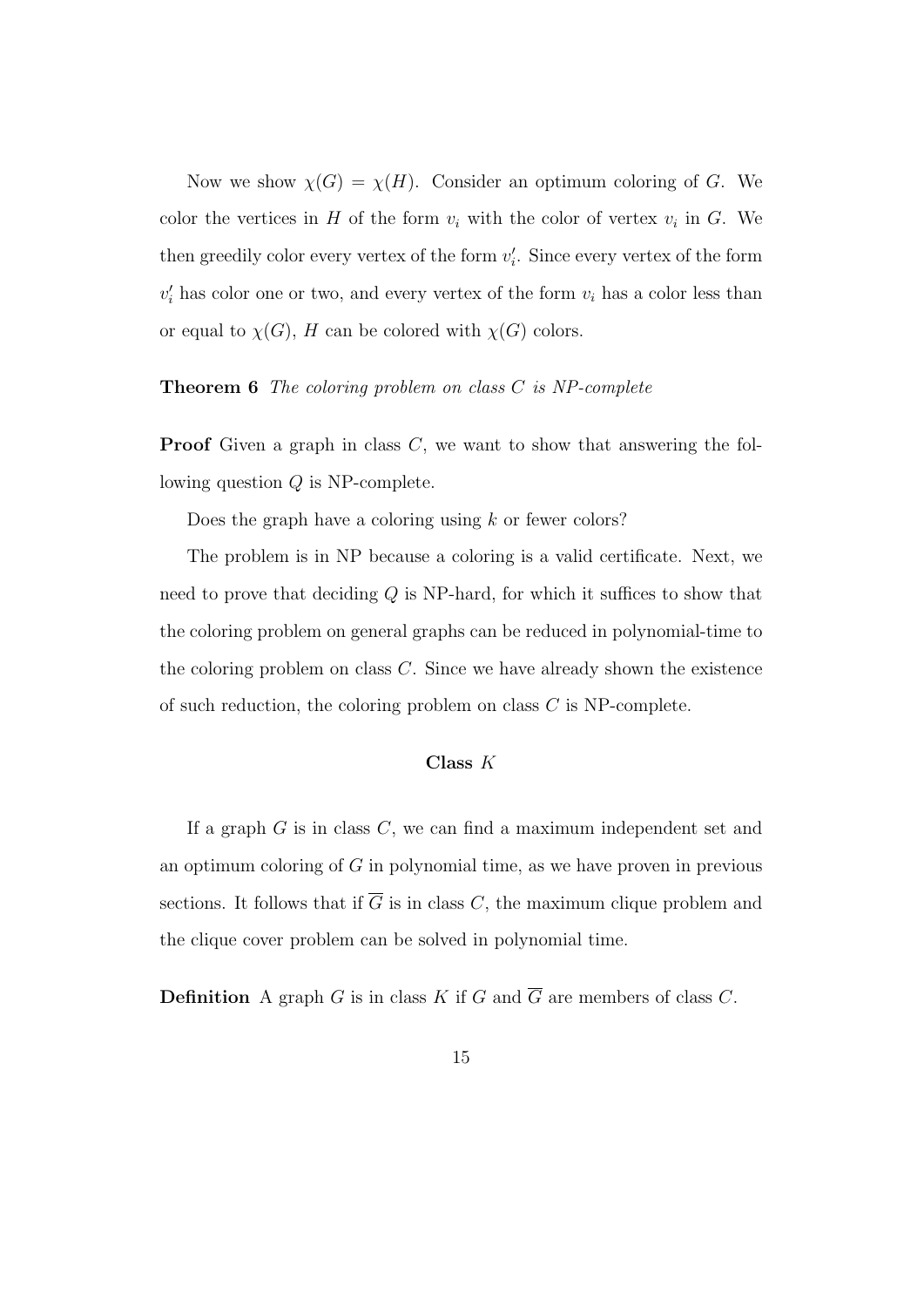Split graphs are those which are chordal and co-chordal (which means that their complements are chordal). Class  $K$  is a generalization of split graphs. All four problems mentioned in relation to class C can be solved on split graphs in polynomial time. A split graph has the property that its vertices can be partitioned into two sets such that one is a clique and the other one is an independent set (this property also defines split graphs) [4]. The property can be used to solve the maximum weighted independent set problem in polynomial time, so it is natural to ask whether that problem can be solved in class  $K$ . It turns out, however, that this problem is NP-complete.

Maximum Weighted Independent Set Problem is NP-complete

**Theorem 7** The maximum weighted independent set problem on class K is NP-complete.

Given a graph in class  $K$  with nonnegative integer vertex weights, we want to show that answering the following question  $Q$  is NP-complete.

Does the graph have an independent set of weight  $w$  or greater?

The problem is in NP because an independent set of weight  $w$  or greater is a valid certificate.

Deciding whether a graph has an independent set of weight w is NP-hard. We will prove that this problem is polynomial-time reducible to deciding  $Q$ .

Given a graph  $G$  with weighted vertices, we construct a graph  $H$  which contains all vertices and edges of  $G$ . Moreover, for every vertex  $v_i$ ,  $H$  contains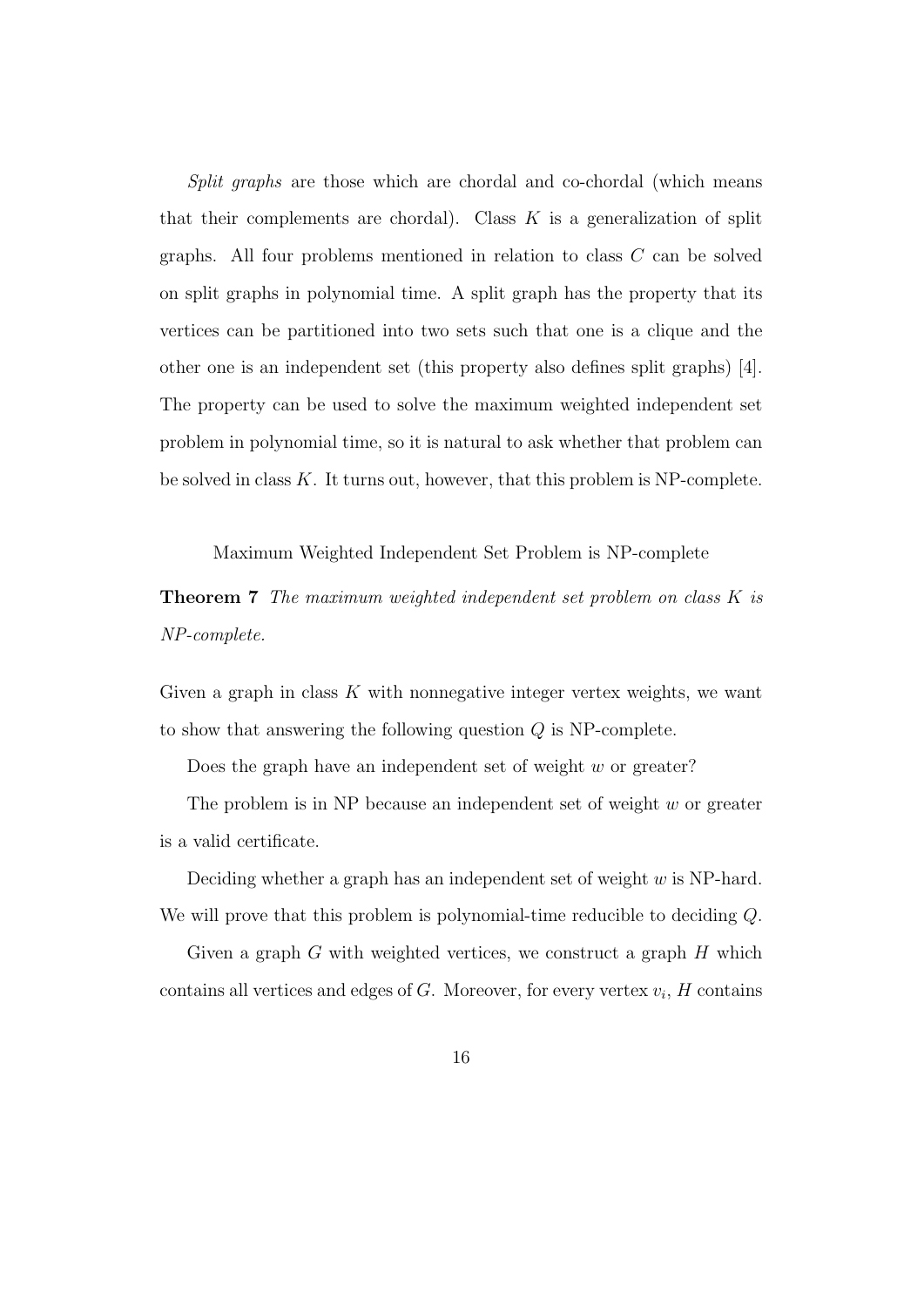vertices  $x_i$  and  $y_i$ .  $x_i$  is adjacent only to vertex  $v_i$ , while  $y_i$  is adjacent to every vertex of the form  $v_j$  except  $v_i$ , and every vertex of the form  $y_j$ . The construction of  $H$  is not complete, but we will consider an ordering of the vertices of H that have been defined.

$$
x_1, x_2, x_3, ..., x_n, v_1, v_2, v_3, ..., v_n, y_1, y_2, y_3, ..., y_n
$$

Successively eliminating neighborhoods of simplicial vertices according to the ordering above, from left to right, removes all the vertices. Note that for the purposes of this proof we do not require that the passively removed vertices immediately follow their removers.

 $x_1$  is a simplicial vertex which removes  $v_1$ . Every vertex of the form  $x_i$ removes a vertex of the form  $v_i$ . Vertices  $y_1, y_2, y_3, ..., y_n$  form a clique, so  $y_1$ removes all of them. This ordering would show that the partial graph is in class C.

If we want to show that a graph is the complement of one in class  $C$ , instead of removing neighborhoods of simplicial vertices, we remove nonneighbors of vertices whose non-neighbors form an independent set.  $y_n$  cannot be removed, because  $x_n$  and  $v_n$  are among its non-neighbors, but  $x_n$  and  $v_n$  are adjacent. This suggests what we need at least one additional vertex so that the complement of  $H$  is in class  $C$ .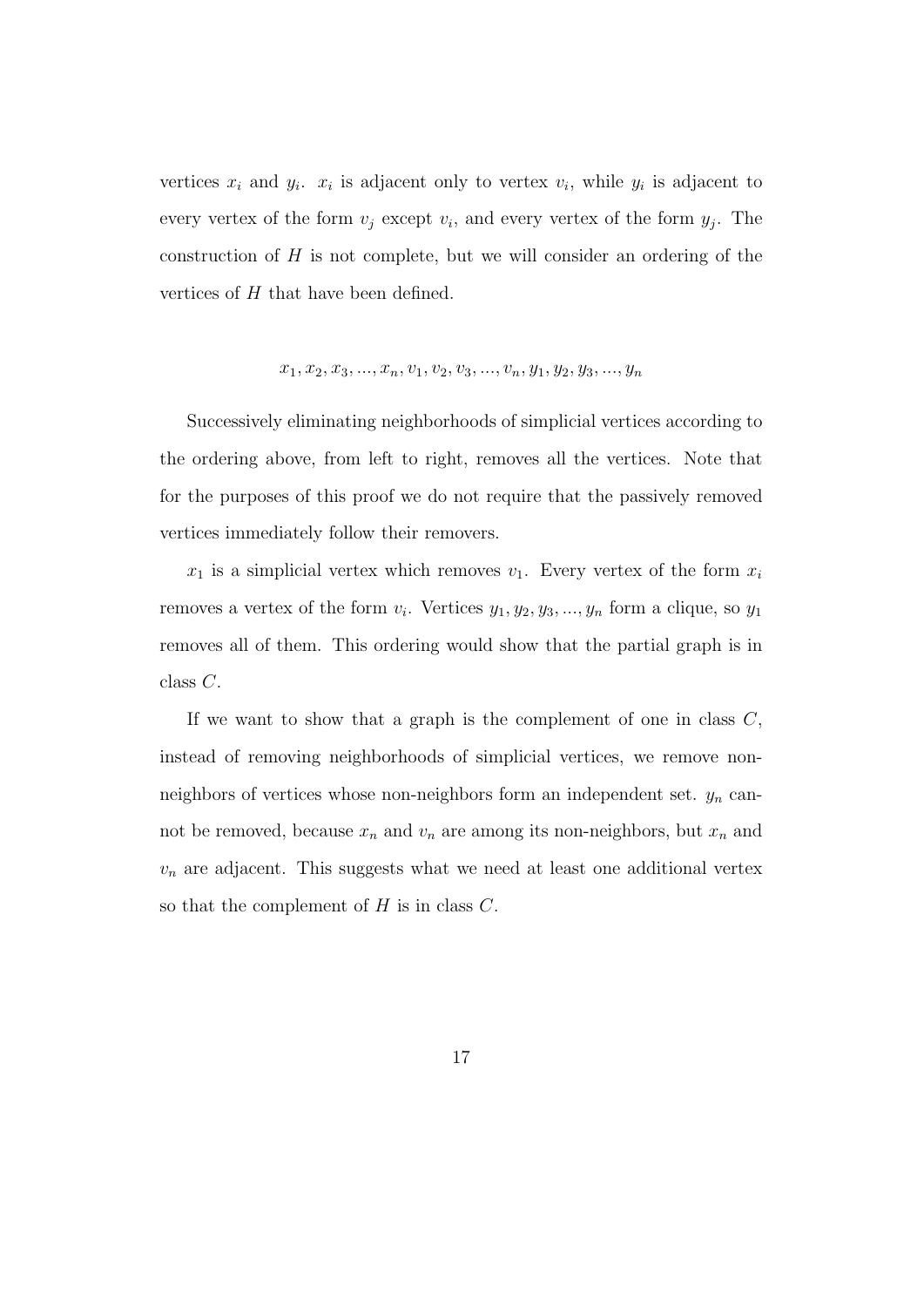Let z be a vertex of H. z is adjacent to every vertex of the form  $v_i$  or  $y_i$ , but not adjacent to vertices of the form  $x_i$ . The construction of H is now complete.

The following ordering certifies that  $H$  is in class  $K$ . The only difference with the ordering above is that the new ordering contains  $z$  as its last vertex.

$$
x_1, x_2, x_3, ..., x_n, v_1, v_2, v_3, ..., v_n, y_1, y_2, y_3, ..., y_n, z
$$

Processing and removing vertices from left to right show that  $H$  is in class C, and processing and removing the vertices from right to left show that  $\overline{H}$ is in class C.

Next, we set a weight for each vertex of  $H$ . Every vertex of  $H$  which is also in  $G$  has the same weight in  $H$  as in  $G$ . All other vertices of  $H$  have weight zero.

Let  $\alpha_w(G)$  be the weight of a maximum weighted independent set J of H. We will show that  $\alpha_w(H) \leq \alpha_w(G)$ . Let I be an independent set G which contains all the vertices of  $J$  except those which are not in  $G$ .  $I$  and  $J$  have the same weight because all vertices of  $J$  which are not in  $I$  have weight zero, so if  $H$  contains an independent set of size  $w$ , so does  $G$ . Moreover, since  $G$ is a subgraph of  $H$ ,  $H$  contains an independent set of weight w whenever  $G$ does, so deciding Q is NP-hard.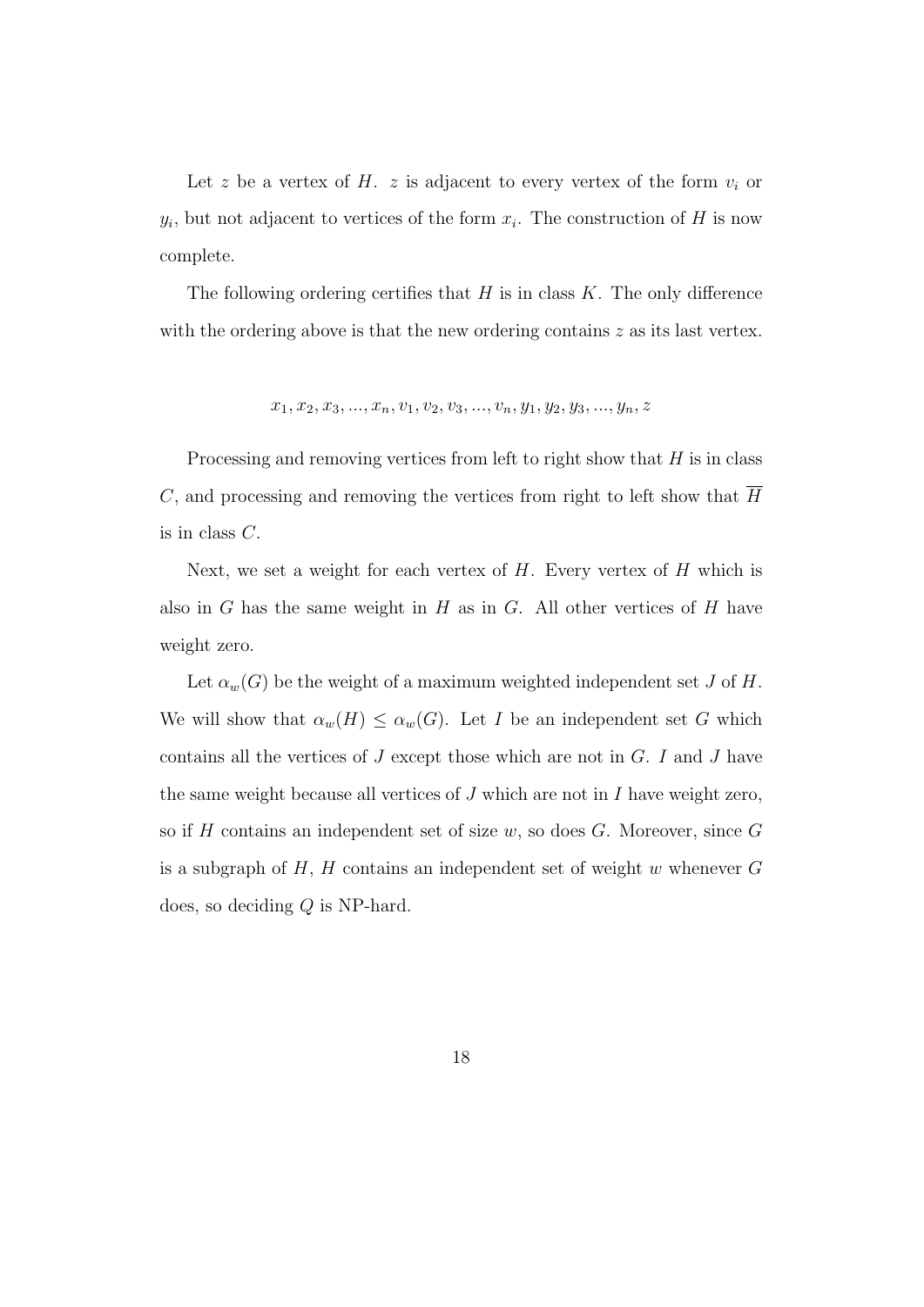## Open Problems

The greedy algorithm to recognize graphs in class C can run in  $O(m \cdot n)$ time. Can a faster algorithm be designed?

How can graphs in class  $C$  or  $K$  be characterized? The construction in theorems 3 and 7 show that they do not have a characterization based on forbidden induced subgraphs, because every graph is an induced subgraph of a graph in class  $K$  (and therefore in class  $C$ ).

The limit of the ratio between the number of split graphs and chordal graphs on  $n$  vertices is 1 [6]. What is the relationship between the number of graphs in class  $K$  and  $C$ ?